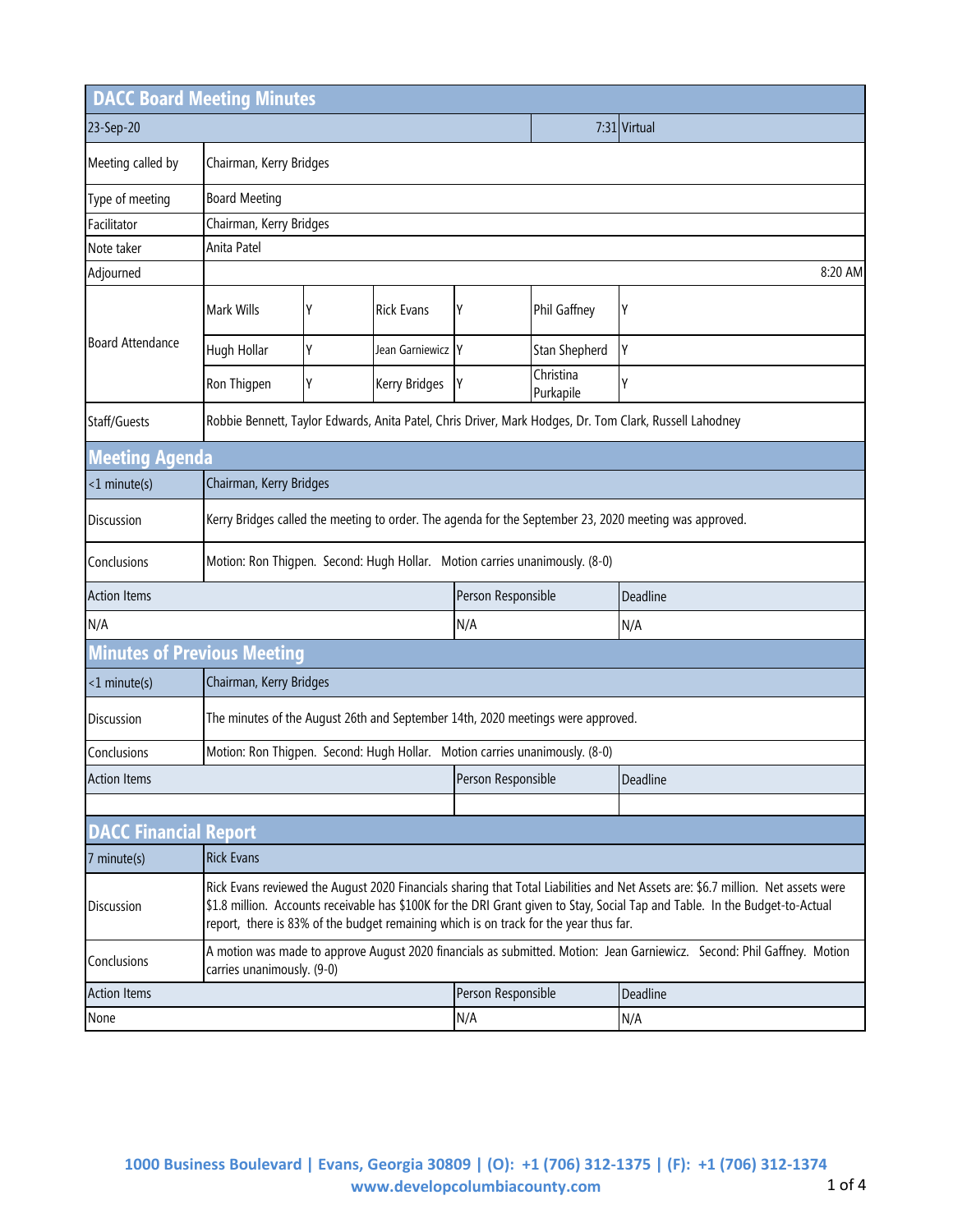| <b>Chairman's Report</b>      |                                                                                                                                                                                                                                                                                                                                                                                                                                  |                    |  |          |  |  |  |  |
|-------------------------------|----------------------------------------------------------------------------------------------------------------------------------------------------------------------------------------------------------------------------------------------------------------------------------------------------------------------------------------------------------------------------------------------------------------------------------|--------------------|--|----------|--|--|--|--|
| 2 minute(s)                   | <b>Kerry Bridges</b>                                                                                                                                                                                                                                                                                                                                                                                                             |                    |  |          |  |  |  |  |
| <b>Discussion</b>             | Kerry Bridges shared the activity remains high for the Development Authority and that that the staff continues to perform at a<br>high level. Progress is happening very fast at White Oak for Amazon. Most of the chairman's updates will be in the Economic<br>Development Update given by Robbie Bennett.                                                                                                                     |                    |  |          |  |  |  |  |
| Conclusions                   | None                                                                                                                                                                                                                                                                                                                                                                                                                             |                    |  |          |  |  |  |  |
| <b>Action Items</b>           | Deadline<br>Person(s) Responsible                                                                                                                                                                                                                                                                                                                                                                                                |                    |  |          |  |  |  |  |
| None                          |                                                                                                                                                                                                                                                                                                                                                                                                                                  | N/A                |  | N/A      |  |  |  |  |
| <b>DACC Committee Reports</b> |                                                                                                                                                                                                                                                                                                                                                                                                                                  |                    |  |          |  |  |  |  |
| 9 minute(s)                   | Stan Shepherd, Phil Gaffney, Robbie Bennett                                                                                                                                                                                                                                                                                                                                                                                      |                    |  |          |  |  |  |  |
| <b>Discussion</b>             | Property Development Committee - Stan Shepherd<br>- The committee met on September 11, 2020<br>- update on road biz, Amazon, White Oak Covenants, landscaping for White Oak Sign, TAD & boundary discussion<br>Existing Business & Workforce Development Committee - Phil Gaffney/Robbie Bennett<br>- The committee met on September 11, 2020<br>Regional Workforce Study, Teachers in Business, Orange 142/Marketing discussion |                    |  |          |  |  |  |  |
| Conclusions                   | None                                                                                                                                                                                                                                                                                                                                                                                                                             |                    |  |          |  |  |  |  |
| <b>Action Items</b>           |                                                                                                                                                                                                                                                                                                                                                                                                                                  | Person Responsible |  | Deadline |  |  |  |  |
| None                          |                                                                                                                                                                                                                                                                                                                                                                                                                                  | N/A                |  | N/A      |  |  |  |  |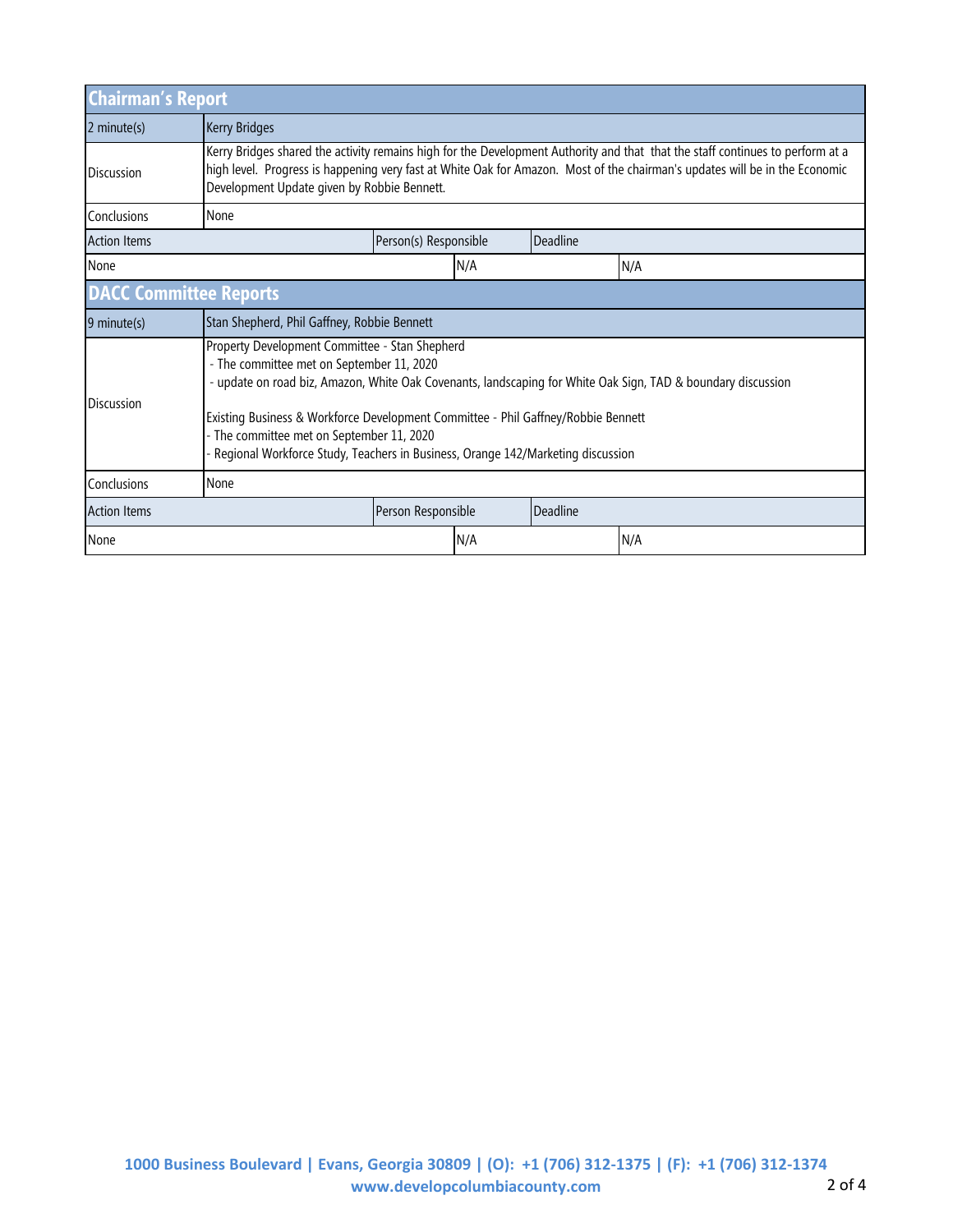| <b>Economic Development Update</b> |                                                                                                                                                                                                                                                                                                                                                                                                                                                                                                                                                                                                                                                                                                                                                                                                                                                                                             |                    |     |                 |     |  |  |
|------------------------------------|---------------------------------------------------------------------------------------------------------------------------------------------------------------------------------------------------------------------------------------------------------------------------------------------------------------------------------------------------------------------------------------------------------------------------------------------------------------------------------------------------------------------------------------------------------------------------------------------------------------------------------------------------------------------------------------------------------------------------------------------------------------------------------------------------------------------------------------------------------------------------------------------|--------------------|-----|-----------------|-----|--|--|
| 18 minute(s)                       | Robbie Bennett, Taylor Edwards                                                                                                                                                                                                                                                                                                                                                                                                                                                                                                                                                                                                                                                                                                                                                                                                                                                              |                    |     |                 |     |  |  |
| <b>Discussion</b>                  | Robbie Bennett shared the following economic development update:<br>- White Oak Phase II - several active projects, surveying has started for parcels.<br>White Oak Covenants are 90 percent complete and being finalized with parcel, survey, landscaping information being finalized<br>Marketing strategy and moving forward with Orange 142 were discussed.<br>Evans, GA named #1 Community in America by Money Magazine<br>Georgie Guide - DACC and Burke County are partnering for a 2 page spread in the magazine<br>ARDA will be advertising for the area in Georgia Trend Magazine.<br>- Taylor shared an update on TAD and that plans are proceeding per schedule.<br>- Robbie shared photos of the progress at White Oak and Amazon<br>Kerry shared that Evans, GA was chosen as the #1 city to live in Georgia. 200,012 data points were evaluated in making this<br>selection. |                    |     |                 |     |  |  |
| Conclusions                        |                                                                                                                                                                                                                                                                                                                                                                                                                                                                                                                                                                                                                                                                                                                                                                                                                                                                                             |                    |     |                 |     |  |  |
| <b>Action Items</b>                |                                                                                                                                                                                                                                                                                                                                                                                                                                                                                                                                                                                                                                                                                                                                                                                                                                                                                             | Person Responsible |     | <b>Deadline</b> |     |  |  |
| None                               |                                                                                                                                                                                                                                                                                                                                                                                                                                                                                                                                                                                                                                                                                                                                                                                                                                                                                             | N/A                |     |                 | N/A |  |  |
| <b>Old Business</b>                |                                                                                                                                                                                                                                                                                                                                                                                                                                                                                                                                                                                                                                                                                                                                                                                                                                                                                             |                    |     |                 |     |  |  |
| $0$ minute(s)                      | None                                                                                                                                                                                                                                                                                                                                                                                                                                                                                                                                                                                                                                                                                                                                                                                                                                                                                        |                    |     |                 |     |  |  |
| <b>Discussion</b>                  |                                                                                                                                                                                                                                                                                                                                                                                                                                                                                                                                                                                                                                                                                                                                                                                                                                                                                             |                    |     |                 |     |  |  |
| Conclusions                        |                                                                                                                                                                                                                                                                                                                                                                                                                                                                                                                                                                                                                                                                                                                                                                                                                                                                                             |                    |     |                 |     |  |  |
| <b>Action Items</b>                |                                                                                                                                                                                                                                                                                                                                                                                                                                                                                                                                                                                                                                                                                                                                                                                                                                                                                             | Person Responsible |     | Deadline        |     |  |  |
| None                               |                                                                                                                                                                                                                                                                                                                                                                                                                                                                                                                                                                                                                                                                                                                                                                                                                                                                                             |                    | N/A |                 | N/A |  |  |